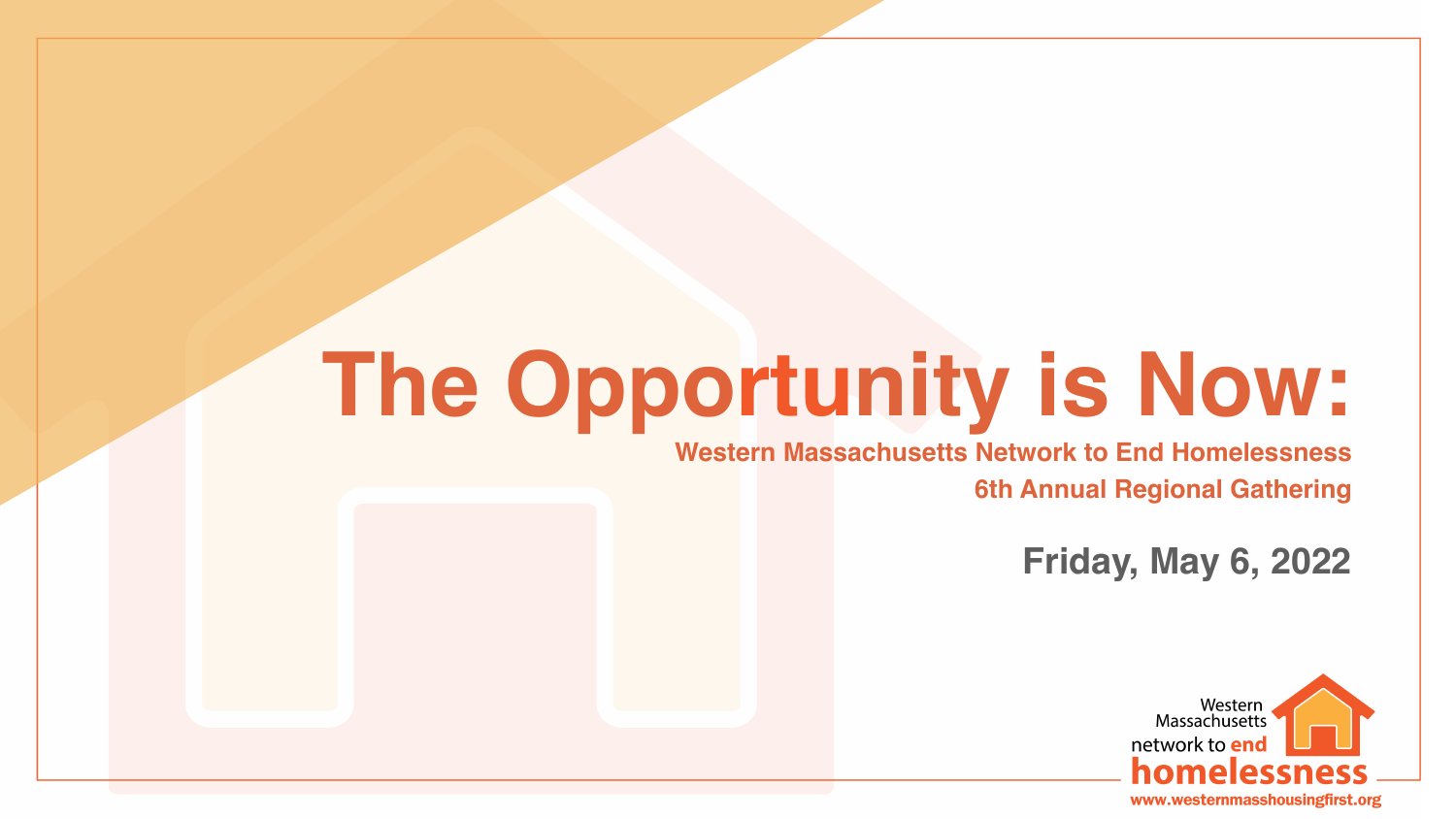# On February 23, 2022, our annual Point in Time Count identified **2,836** people experiencing homelessness in our region. • **1,876 family members** (parents and children)

• **960 individuals**, including **68 young adults** (ages 18–24)





(Source: 2022 Point-in-Time Count)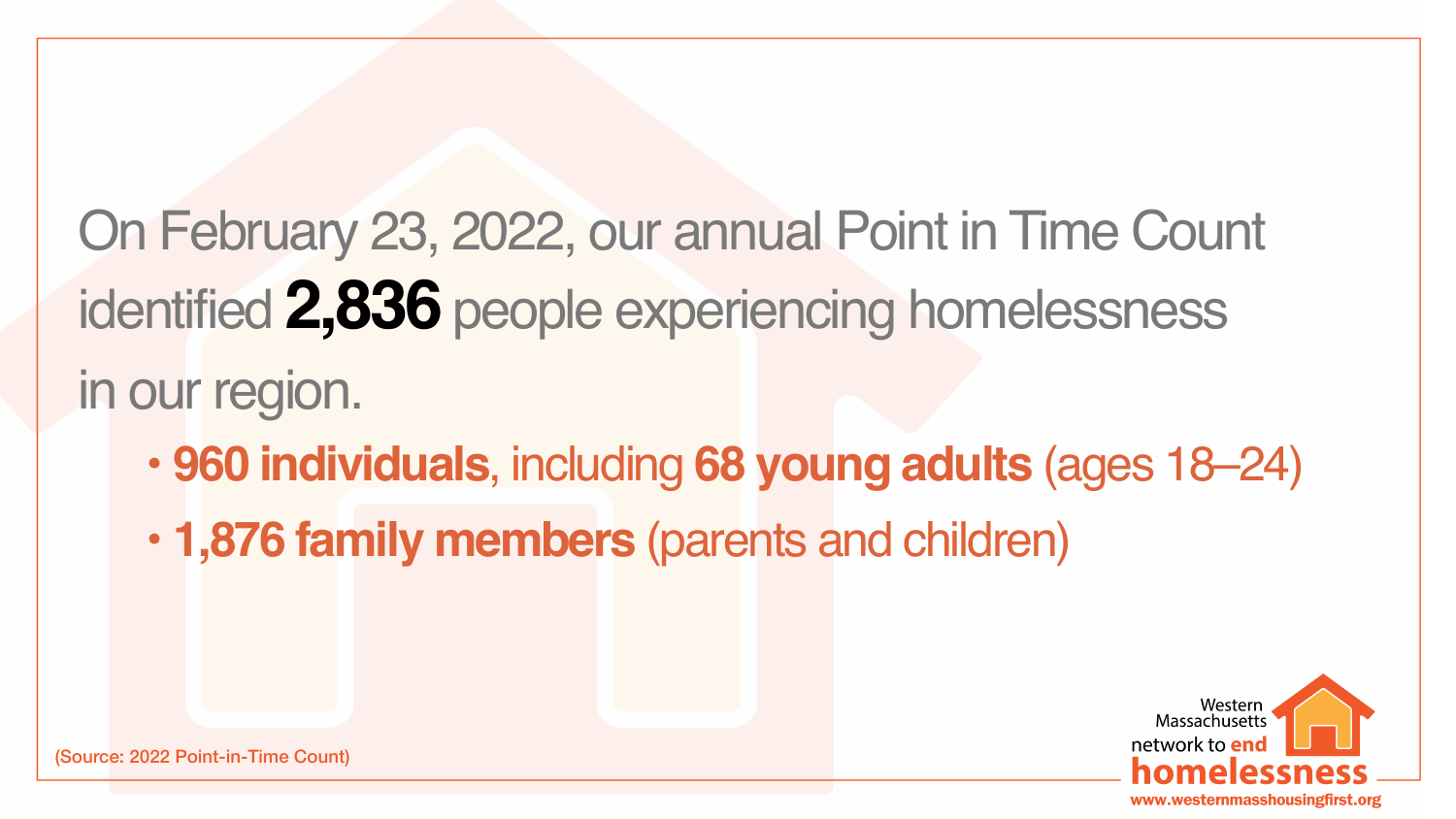

# **Homeless Counts 2018–2022**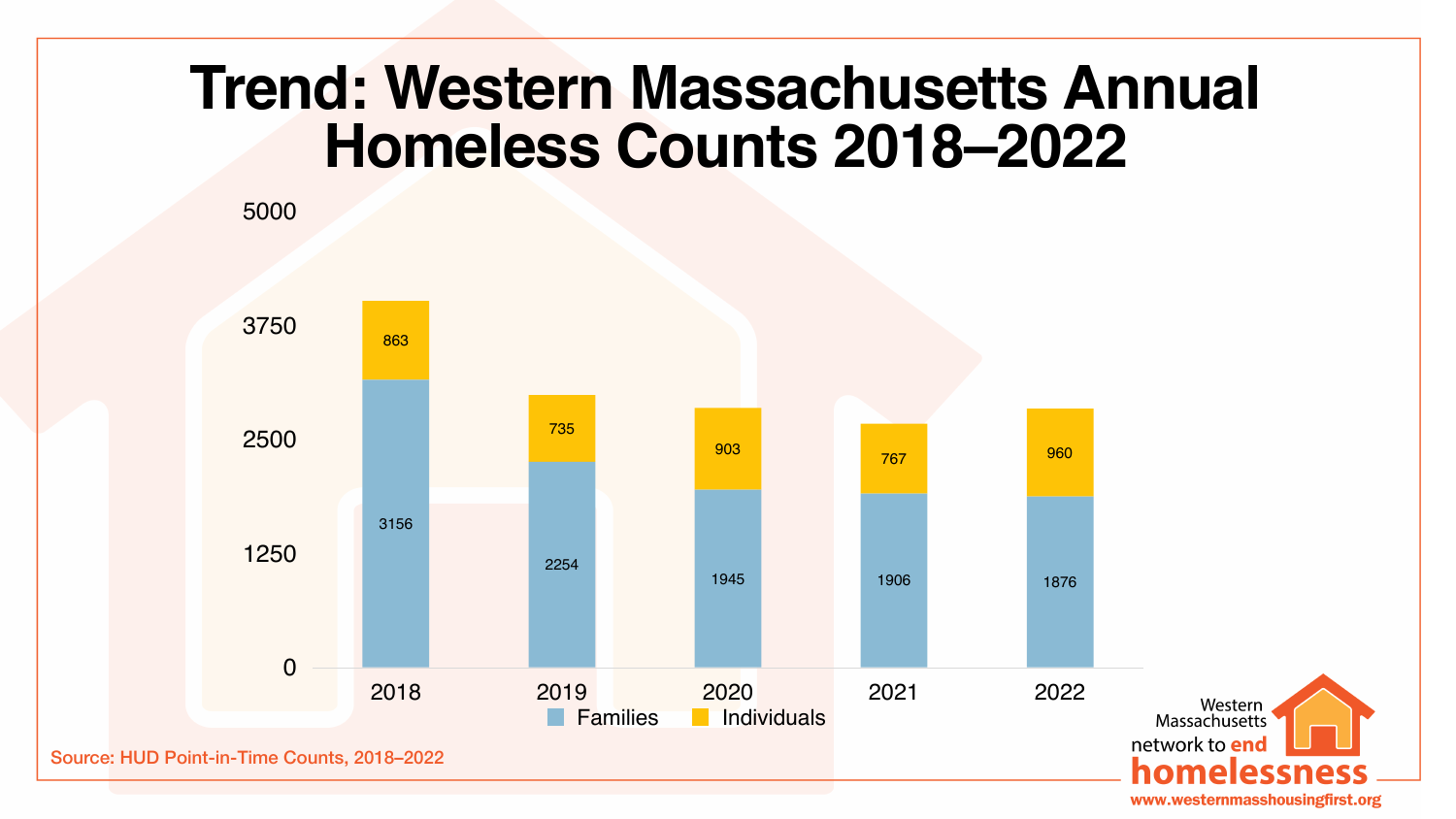Source: HUD Point-in-Time Counts, 2018–2022



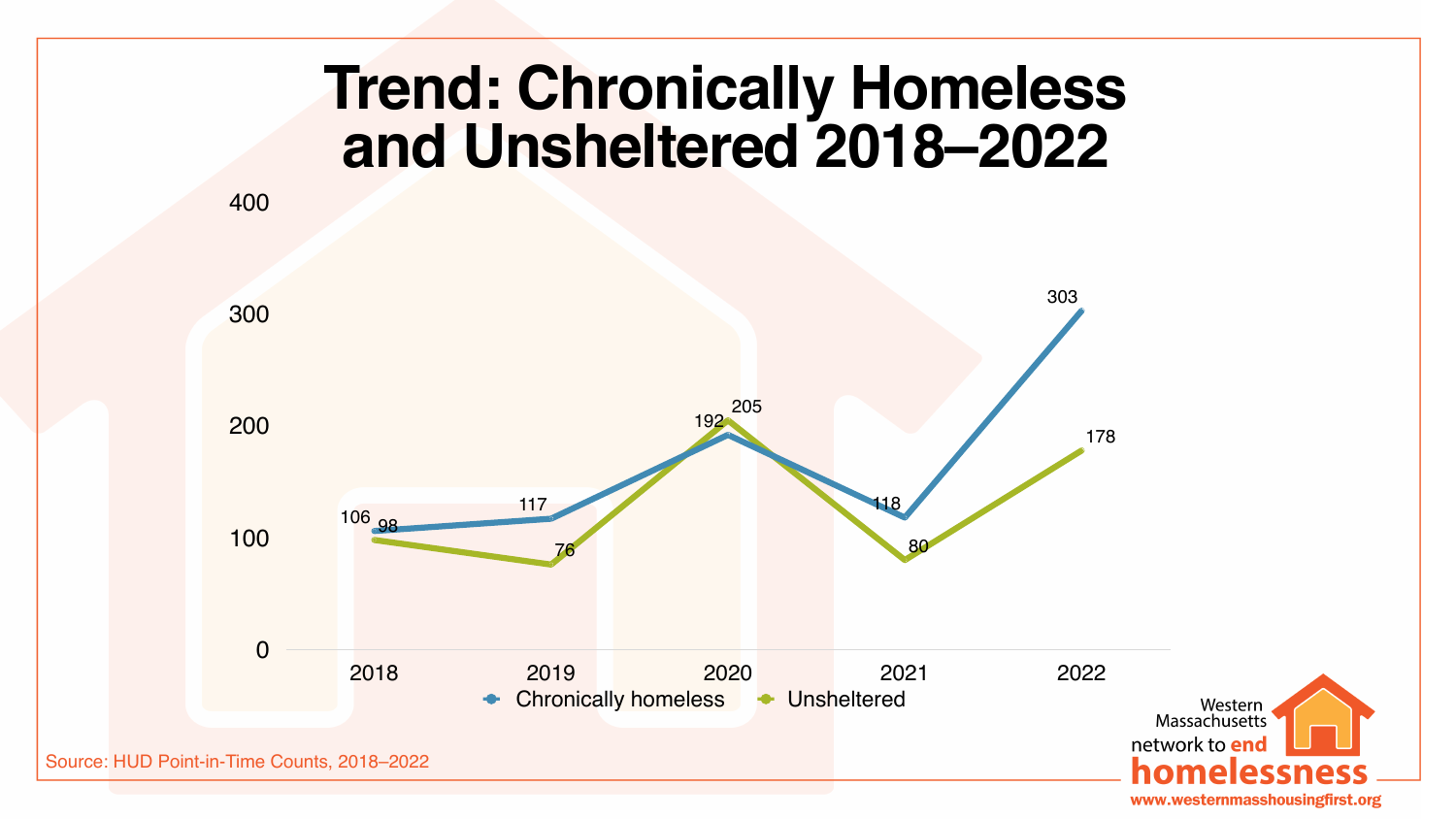Black homelessness = **2.6x greater** than general population numbers

Hispanic/Latino homelessness = **3x greater** than general population numbers







## **Racial Disparities in Homelessness in Western Massachusetts**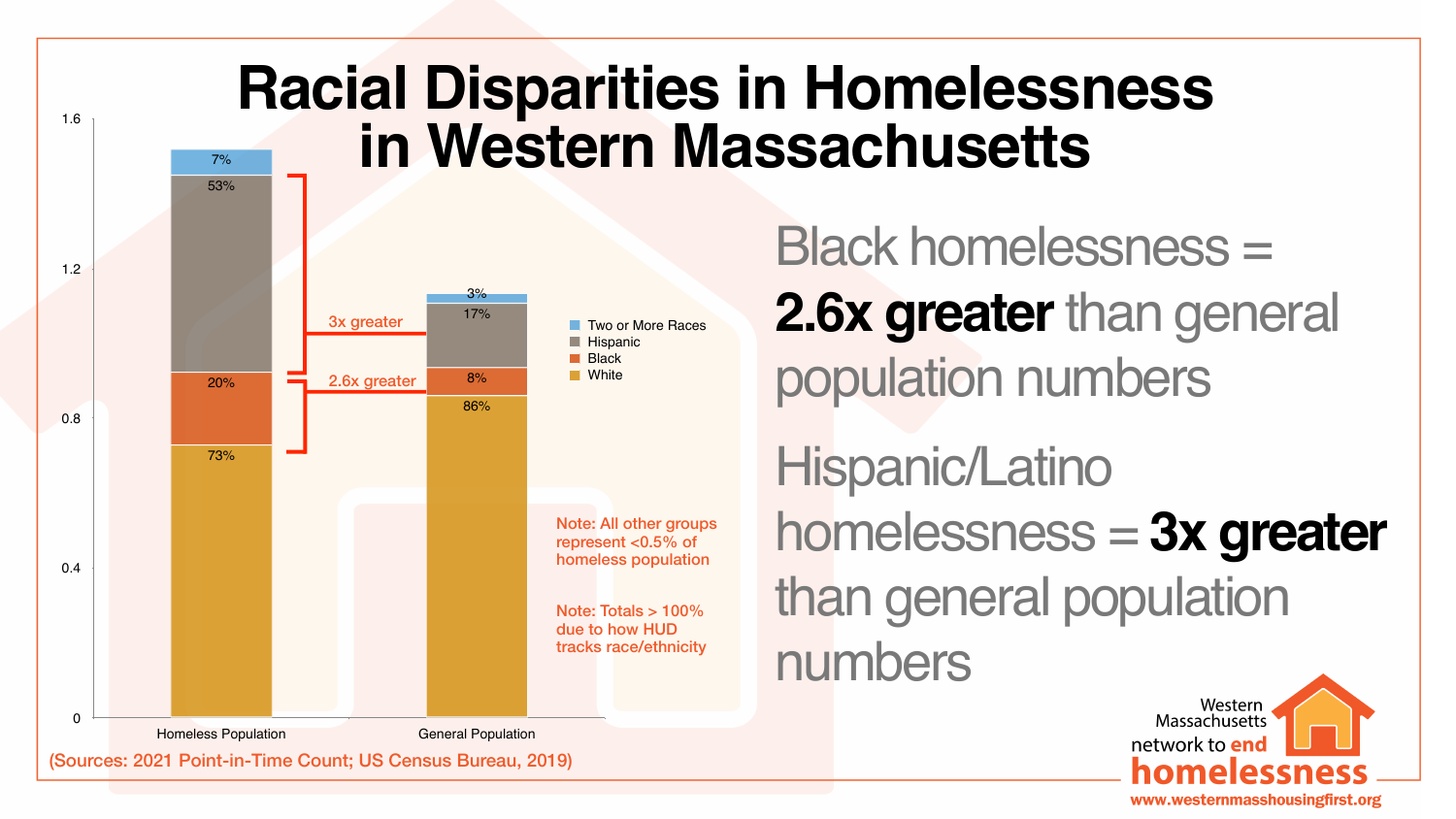**•The pandemic continues to take a severe toll**. Risk factors increased: mental health challenges, substance use, family stress, domestic violence,

**•Prevention works**. An unprecedented federal and state investment in eviction prevention money kept people in their homes. We need to keep investing and keep strengthening protections. The end of the Emergency Rental Assistance





- job loss, plus rising housing costs.
- Program (ERAP) is a significant loss for housing stability.

## **What the Data Tells Us**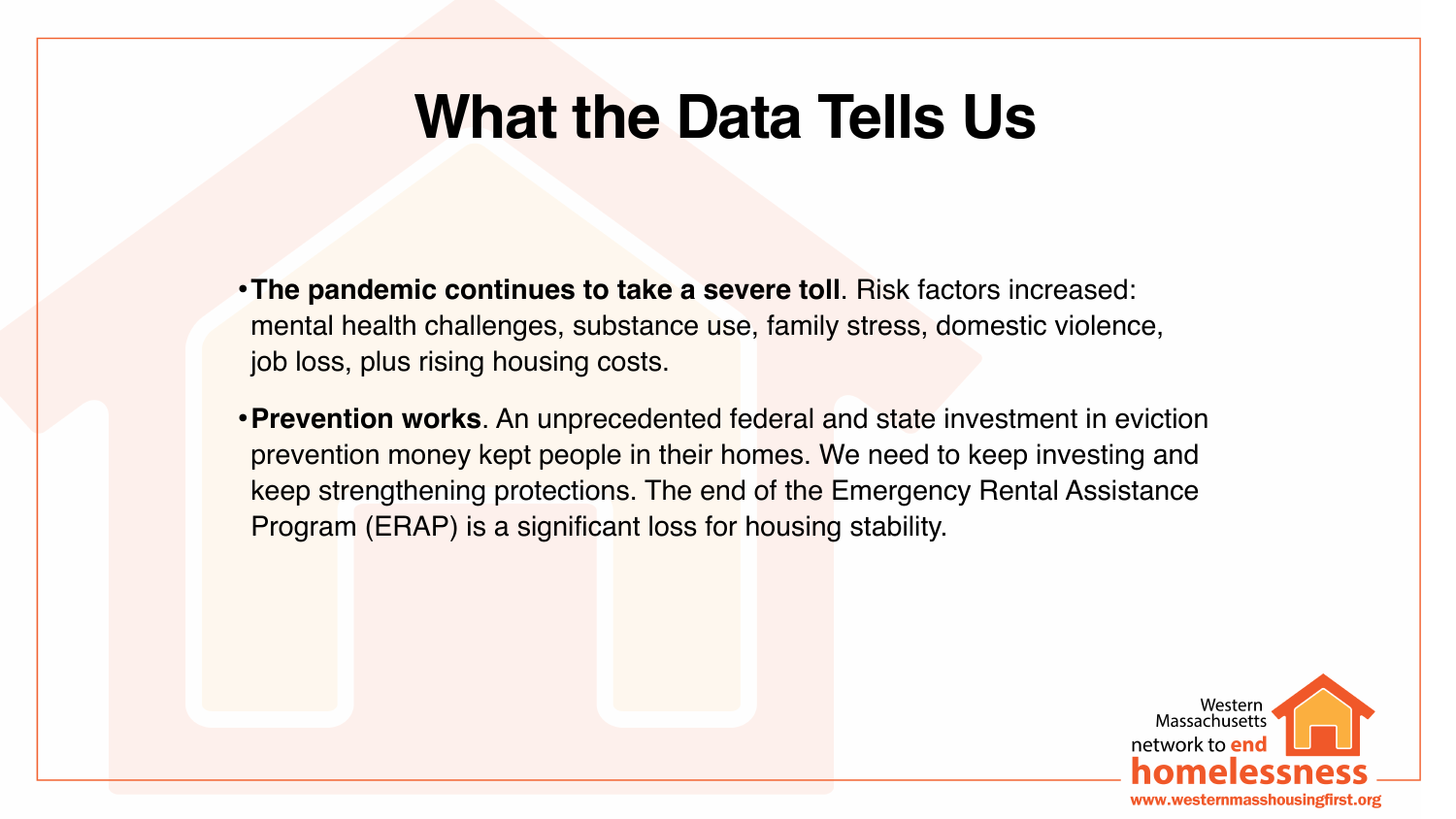Western Massachusetts needs at least **17,000 more affordable rental units** to meet our population's need.

- 
- **More than half of all renters in the Pioneer Valley are housing "cost burdened,"** spending 30% or more of their income on housing. This trend is even worse for communities





of color in the region.

# **The Affordable Housing Gap**

Source: Great Springfield Housing Analysis, UMass Donahue Institute, Way Finders, the Community Foundation of Western Massachusetts, 2021–2022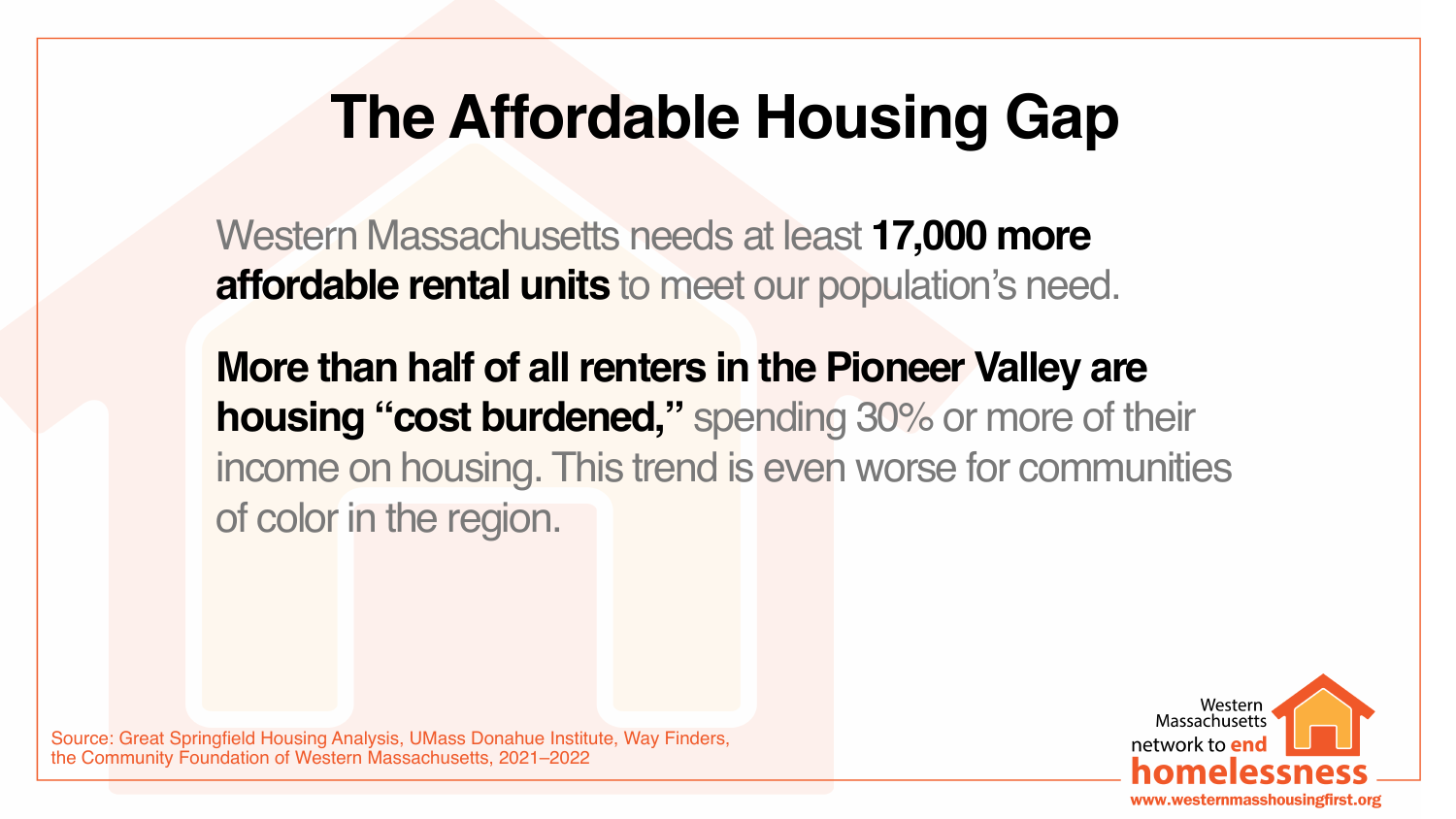Between January–April, 2022, in Western Massachusetts:

- **• 1,380 eviction cases filed** Landlords are evading legal protections by filing evictions that are "no fault" while seeking back payment of rent
- **• 204 petitions for foreclosure and 157 scheduled foreclosure auctions**

- 
- More funding for more flexible rental assistance • Pass the COVID-19 Housing Equity Bill (S.891/H.1434) • Pass the Right to Counsel Bill (S.874/H.1436)
- 
- Expand the Homeowners Assistance Fund in the FY23 Budget





### **Solutions:**

## **Evictions and Foreclosures: Housing Stability At Risk**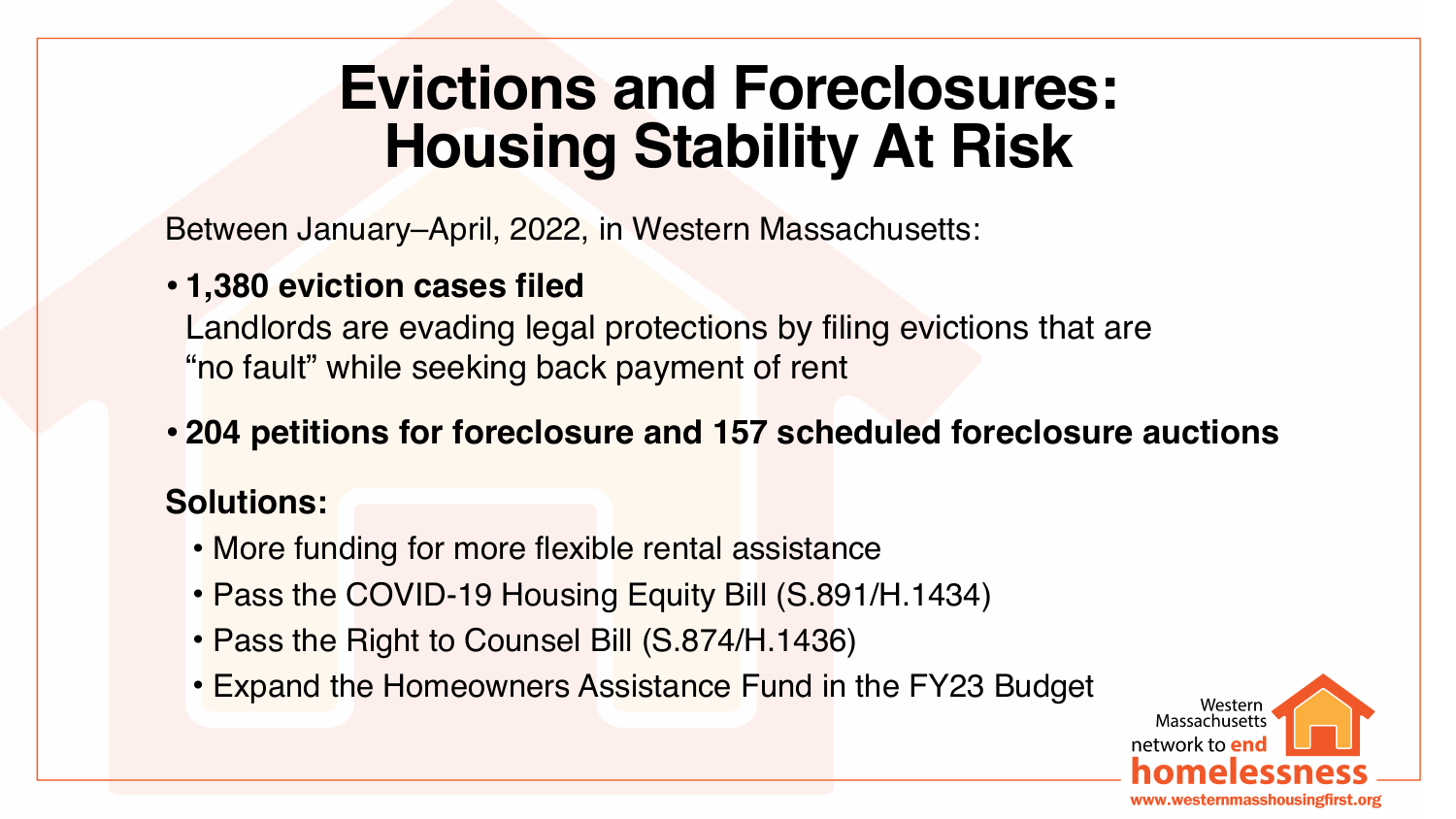- Expanded shelter and hotel capacity from North Adams to Springfield
- Distributed over **\$83 million** in federal and state rental assistance, preserving tenancies for over **13,500** households
- Housed **672** out of homelessness, including **112** chronically homeless individuals in permanent supportive housing
- Provided housing and support services for over **600** young adults at risk of or experiencing homelessness
- Secured almost **\$1 million** for housing needs for domestic violence survivors
- Created a pipeline of **928 units** of new affordable and supportive housing





## **Our Regional Response**

July 2021–April 2022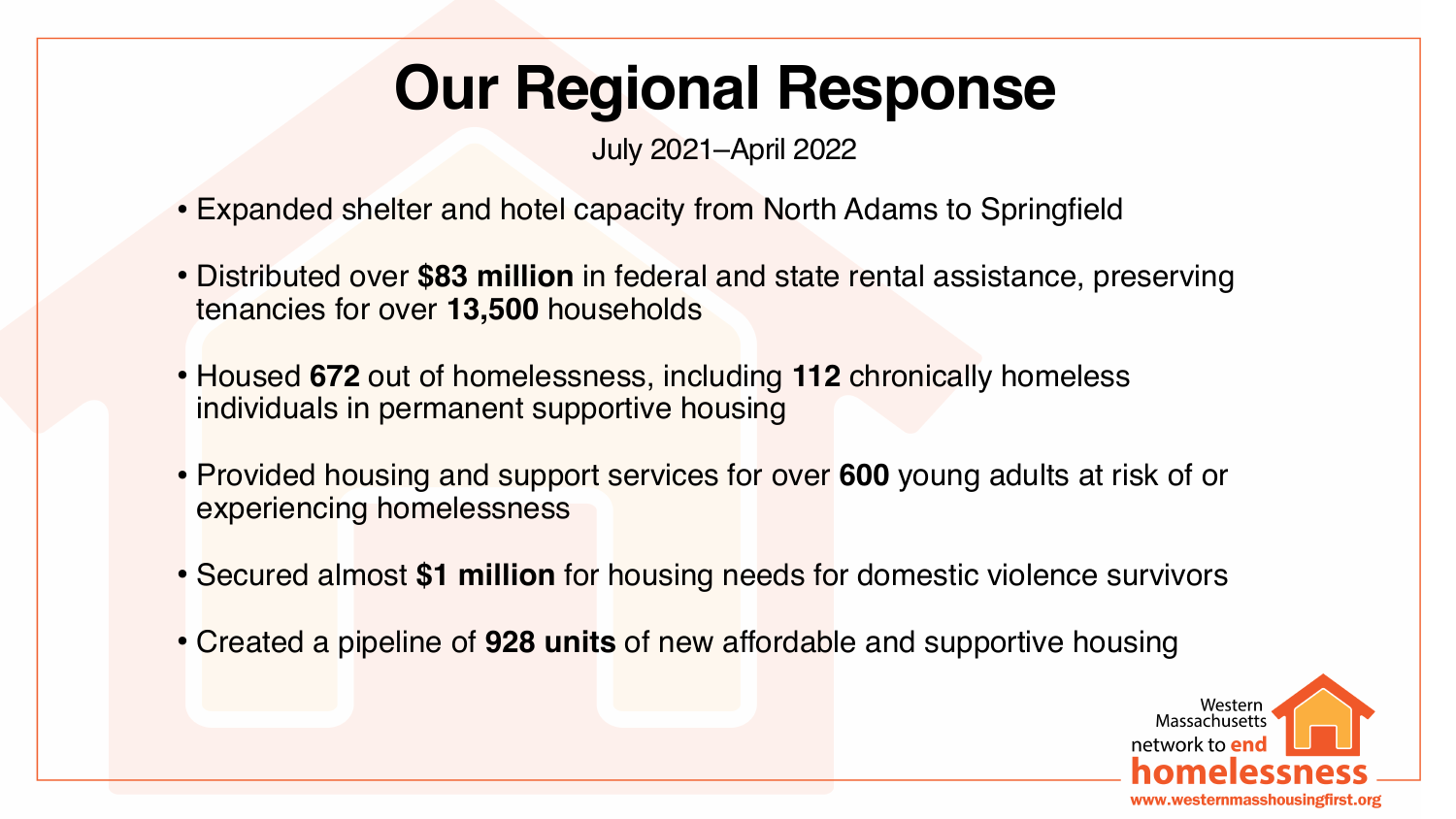• **\$150 million** American Rescue Plan Act (ARPA) funds for permanent supportive housing with **\$65 million** targeted to chronically homeless





- individuals and families
- **\$100 million** ARPA funds for affordable housing production
- One Door: Streamlining housing development process

## **The State Response**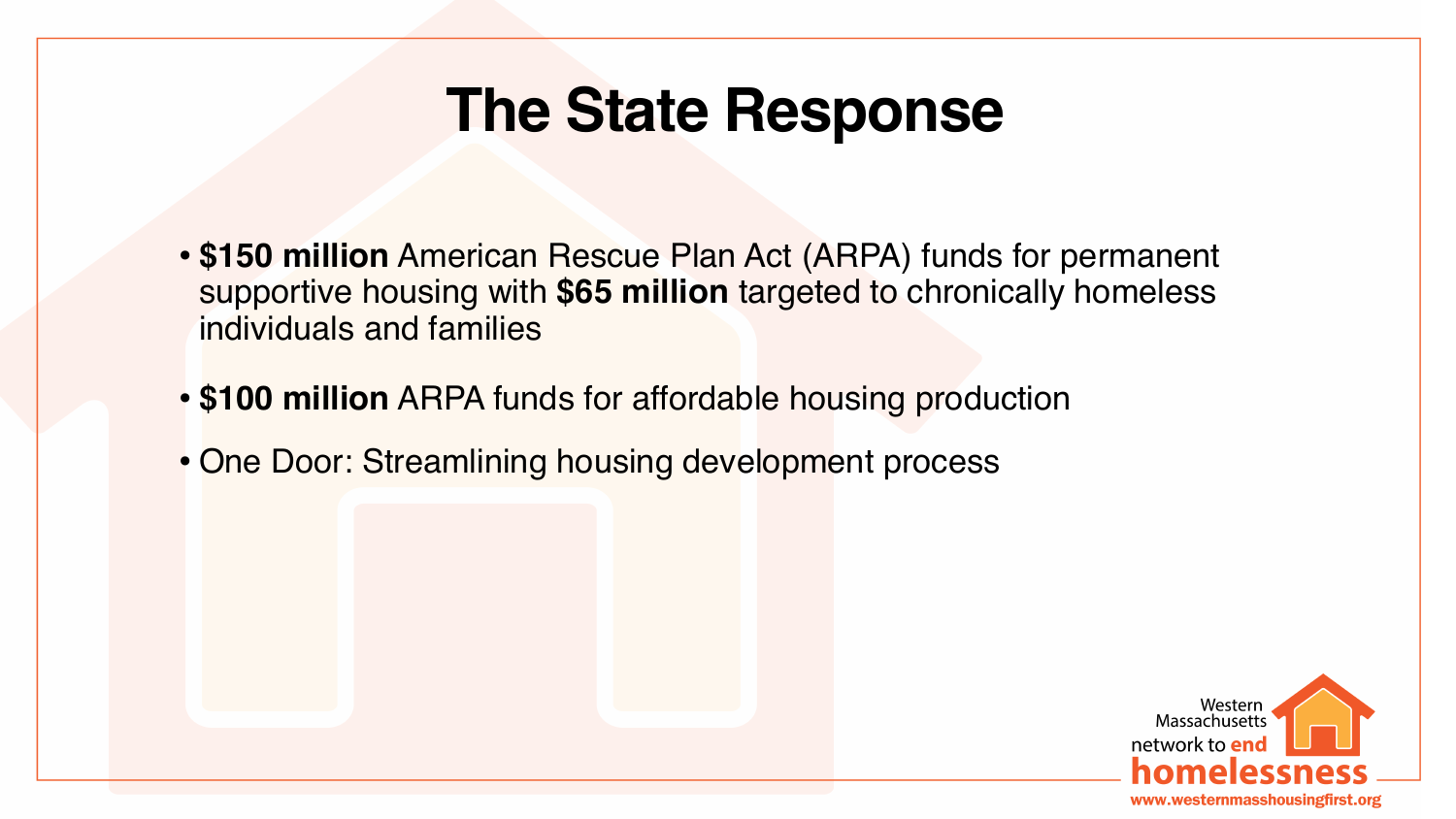### **• URGENT: Directly invest in ERAP and/or allocate RAFT rental assistance flexibly to match ERAP guidelines; close Chapter 257 eviction protection**

- Good progress in the House of Representatives' proposed budget and:
- **loopholes**
- 
- **• More HERE:** westernmasshousingfirst.org

**• Expand the Safe Havens program** to provide extremely challenged chronically homeless individuals the supported shelter they need to become stably housed





## **The FY23 Budget and ARPA Funds: Opportunities!**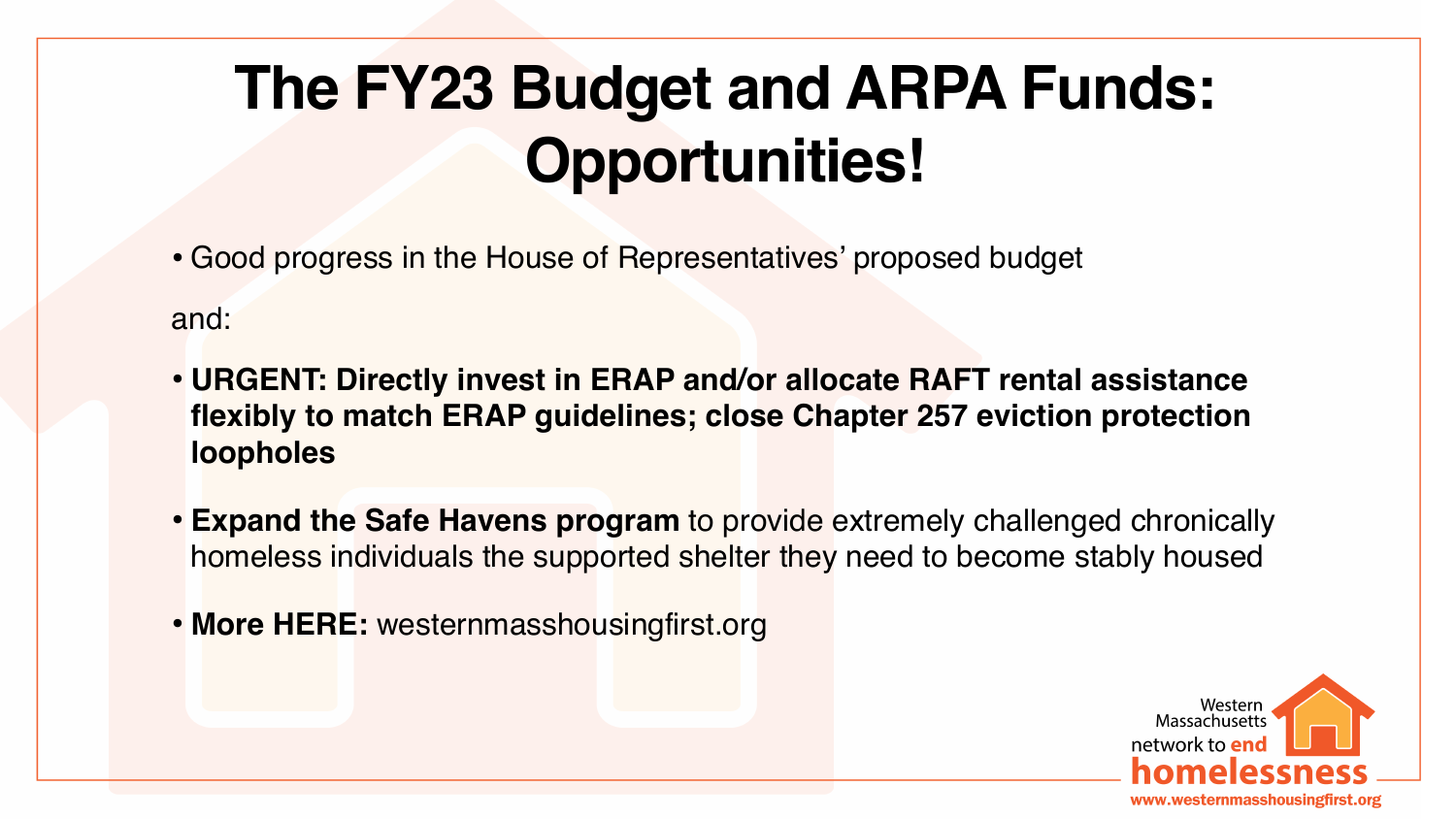**Bills in Joint Housing Committee:**  reporting deadline May 9

- **• COVID-19 Housing Equity Bill** (S.891/H.1434) *Lead Sponsors: Sen. Patricia Jehlen, Rep. Frank Moran, Rep. Kevin Honan*
- **• Right to Counsel in Evictions** (S.874/H.1436) *Lead Sponsors: Sen. Sal DiDomenico, Rep. David Rogers, Rep. Michael Day*
- **• Local Option for Housing Affordability —Transfer Fee** (S.868/H.1377) *Lead Sponsors: Sen. Jo Comerford, Rep. Michael Connolly*
- **• Tenant Opportunity to Purchase Act** (TOPA) (S.890/H.1426) *Lead Sponsors: Sen. Patricia Jehlen, Rep. Jay Livingstone*

Other key bills:

**Eviction Record Sealing** (HOMES) (H.4505) *Lead Sponsors: Sen. Lydia Edwards, Rep. Michael Moran*

> **Housing Subsidy Pool for Permanent Supportive Housing** (H.3838) *Lead Sponsor: Rep. Joan Meschino*

And **MORE HERE**: westernmasshousingfirst.org





## **The Legislation We Need Now**